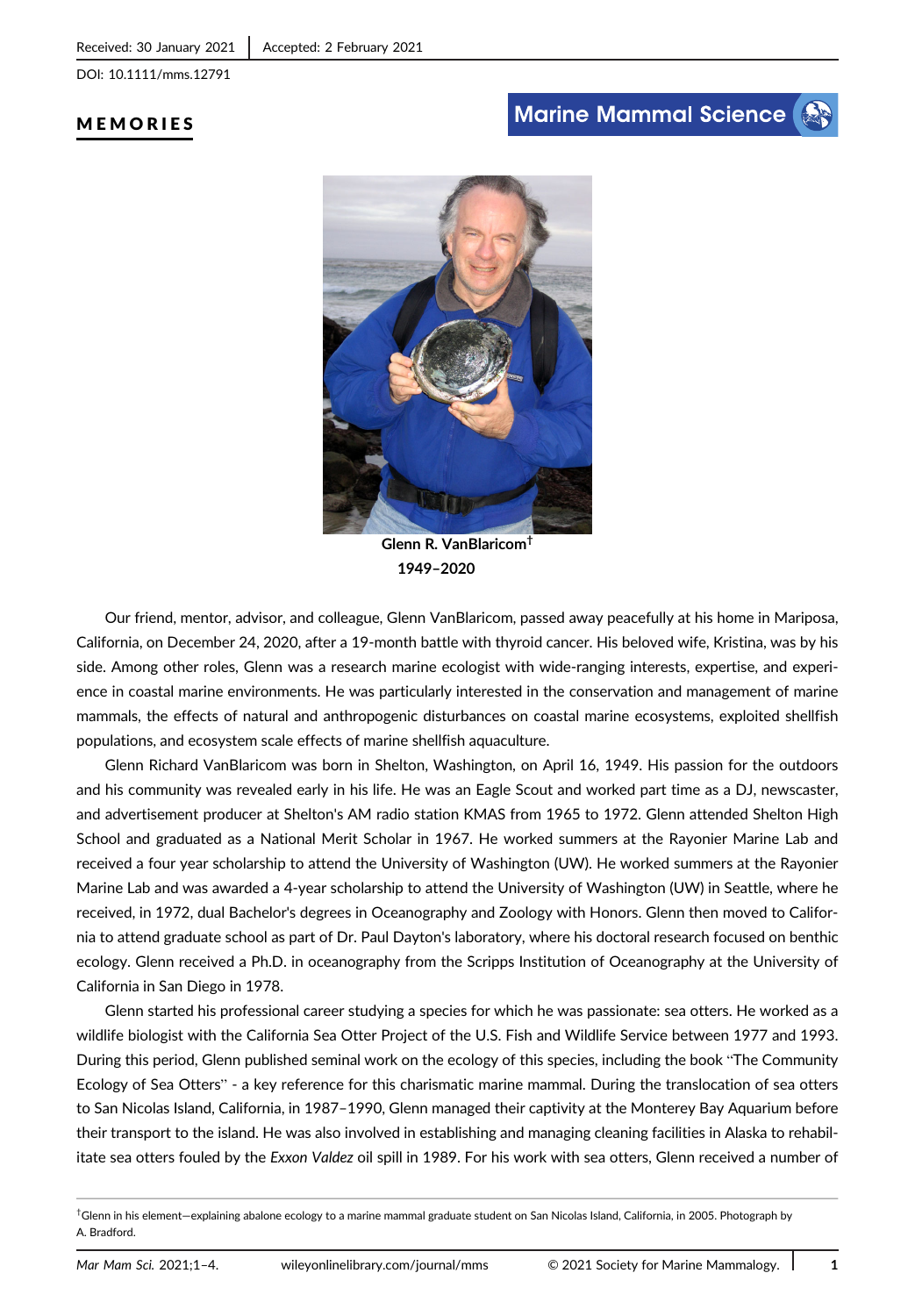awards including the Special Achievement Award by the U.S. Fish and Wildlife Service (1985, 1987), the Dr. Betty S. Davis Conservation Award (1987), and the Natural Resource Response Award for Exceptional Service of the U.S. Department of the Interior (1990).

In 1986, Glenn joined the Institute of Marine Sciences at the University of California Santa Cruz as an adjunct professor, where he started mentoring students and taught courses in kelp forest ecology. He returned to his home state of Washington in 1993 to become the Assistant Unit Leader at the Washington Cooperative Wildlife Research Unit of the U.S. Geological Survey and an Associate Professor at the School of Aquatic and Fishery Sciences (SAFS) at the UW in Seattle. He was also appointed an Adjunct Professor at the College of Forest Resources at UW and at the School of the Environment at Washington State University (WSU) in Pullman.

Mentoring and teaching were among Glenn's favorite activities. He taught one of the most popular courses at SAFS for nearly 20 years, Marine Mammalogy. This class offered a relevant and hands-on introduction to marine mammal research for hundreds of students, including some who have become highly successful marine mammal scientists. In addition to marine mammalogy, Glenn taught courses in aquatic wildlife ecology at UW and WSU. Glenn was a gifted and kind mentor known for championing, taking pride in, and supporting his students in a variety of ways. Among the many gifts Glenn gave to his students was a commitment to excellence in both the production and communication of rigorous science. He was a meticulous editor and provided his students with highly thoughtful, specific, and constructive comments on their work. Throughout his career, he chaired Supervisory Committees for 42 graduate students (25 master's, 13 doctoral, and 4 master's/doctoral). Glenn's academic "lineage" stems from some of the most seminal marine ecologists.<sup>1</sup> He carried this lineage to his students, who have all taken on positions involving research, management, education, and conservation in various locations around the world. Glenn was ahead of his time when it came to promoting diversity and inclusion in science. He regularly advocated for underrepresented groups in science and included women, people of color, and foreign nationals as students in all graduate programs of which he was part.

Whereas marine mammals were one of Glenn's primary areas of research, his contributions to science were much broader. He is also known for his research on benthic ecology. Glenn led a 40-year study on the ecology and population dynamics of black abalone populations at San Nicolas Island. Although originally conceived as an investigation of the translocated sea otters' foraging effects on intertidal abalone populations, the study became particularly important when a disease decimated black abalone populations in the 1980s and 90s, resulting in the species being listed as endangered under the U.S. Endangered Species Act. He was also an important contributor in researching the impact of geoduck clam dive fisheries and mariculture on shallow water mudflat communities in Washington State.

In total, Glenn presented thousands of lectures and published nearly 90 peer-reviewed journal articles (Appendix S1) and other technical reports. He continued to work in retirement and is a coauthor on several papers in various stages of the submission process. He authored or coedited three books on sea otters (two technical, one for general audiences). Additionally, Glenn authored or coauthored more than 200 oral or poster presentations at professional research conferences, meetings, and workshops.

Glenn was also passionate about field work. For nearly all of his career, Glenn spent several weeks every year at San Nicolas Island, California, conducting abalone research and often providing his students and other collaborators the opportunity to join him and learn about a remote and dynamic ecosystem. He was also engaged in marine mammal research in other parts of the U.S. and the world, especially Alaska, Brazil, and Russia. During his travels, he formed lasting relationships with many international collaborators.

Glenn was an active member of the Society for Marine Mammalogy. He joined the Society in the 1980s and served as chair of the Society's 8th Biennial Conference in Pacific Grove in 1989, as a member of the Board of Governors for 10 years, and as Chair of the Membership Committee between 1994 and 2000. He received an Award for Excellence in Scientific Communication from the Society in 1993. Glenn was also a member of the Black Abalone Status Review Team in 2007–2008. He was the lead author of the report that led to the listing of black abalone as endangered. Later he served as the Chair of the Recovery Team for black abalone. Additionally, Glenn was a member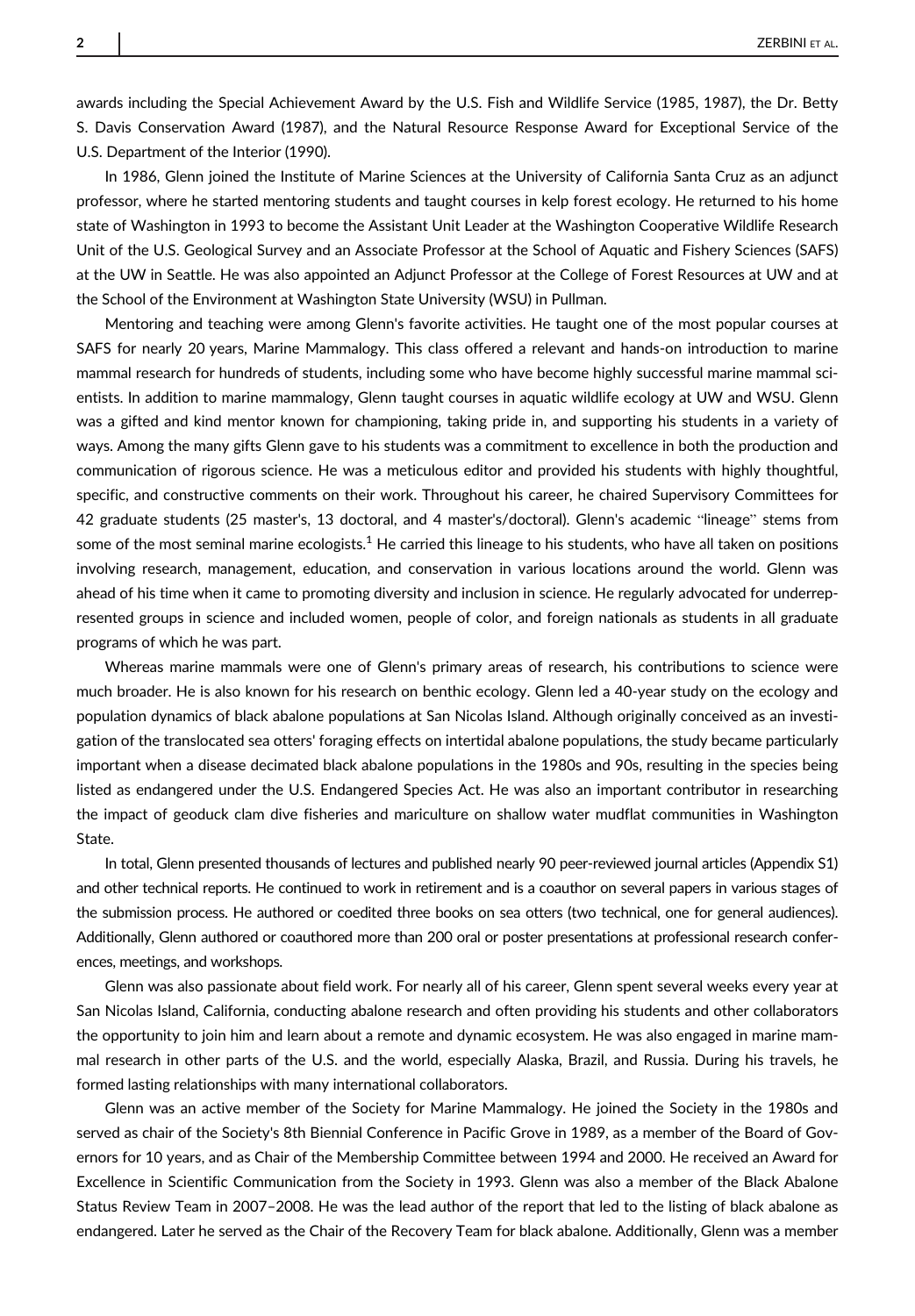of the Western Gray Whale Advisory Panel of the International Union for the Conservation of Nature (IUCN) for a decade. This Panel was convened to facilitate protection of the critically endangered gray whale population of the coastal Russian Far East.

Glenn had many other interests. He appreciated life underwater and was a skillful scuba diver, an activity he pursued into his 60s. A scientific diver since his graduate school years, he enjoyed the diving aspects of many research projects and served as a member of the UW's Diving Control Board. Glenn was also a bird watcher and always looked for opportunities to spend time in the woods, where he enjoyed watching creatures big and small. He was also a collector of train models. Glenn had a wonderful sense of humor and valued time with the people in his life.

Glenn is survived by his wife Kristina (who participated in much of Glenn's fieldwork and birdwatching), his brother Don, his two daughters Christy Helmbrecht (husband - Justin; children - Asher, Amelia, and Jules) and Betsy Rhodea (husband - Ben; children - Chris and Leigh). In his honor, efforts are being made to establish memorial plaques on San Nicolas Island and at the University of Washington in Seattle. It was Glenn's wish to have in memoriam donations be sent to Doctors without Borders/Medecins sans Frontieres (<https://donate.doctorswithoutborders.org>).

Glenn will be dearly missed.

### ACKNOWLEDGMENTS

We thank Kristina VanBlaricom for providing details of Glenn's personal life. We also acknowledge the contributions of Glenn's graduate students and colleagues from the Washington Cooperative Fish and Wildlife Research Unit, U.S. Geological Survey, and from the School of Aquatic and Fisheries Sciences, University of Washington. Many of them were unable to assist with the writing of this article but shared the sentiments expressed here.

#### ENDNOTE

1 <https://academictree.org/mareco/tree.php?pid=26907>

Alexandre N. Zerbini<sup>1,2</sup> Anthony J. Orr<sup>2</sup> <sup>D</sup> Amanda L. Bradford<sup>3</sup> Michael Kenner<sup>4</sup> Robert Suvdam<sup>5</sup> Carlos Alvarez-Flores<sup>6</sup> Leah R. Gerber<sup>7</sup><sup>D</sup> Kristin Laidre<sup>8</sup> Donna Hauser<sup>9</sup> D Laura Hoberecht<sup>10</sup>

 $^{\rm 1}$ Cooperative Institute for Climate, Ocean and Ecosystem Studies (CICOES), University of Washington, Seattle, Washington <sup>2</sup>Marine Mammal Laboratory, Alaska Fisheries Science Center, NOAA Fisheries, Seattle, Washington <sup>3</sup>Pacific Islands Fisheries Science Center, NOAA Fisheries, Honolulu, Hawaii 4 United States Geological Survey, Santa Cruz Field Stations, Santa Cruz, California 5 Department of Wildlife Management, Alaska North Slope Borough, Utqiaġvik, Alaska 6 Oceanides Conservación y Desarrollo Marino, Ensenada, Mexico <sup>7</sup>School of Life Sciences and Center for Biodiversity Outcomes, Arizona State University, Tempe, Arizona <sup>8</sup>School of Aquatic and Fishery Sciences, University of Washington, Seattle, Washington <sup>9</sup>International Arctic Research Center, University of Alaska Fairbanks, Fairbanks, Alaska <sup>10</sup>Alaska Fisheries Science Center, NOAA Fisheries, Seattle, Washington